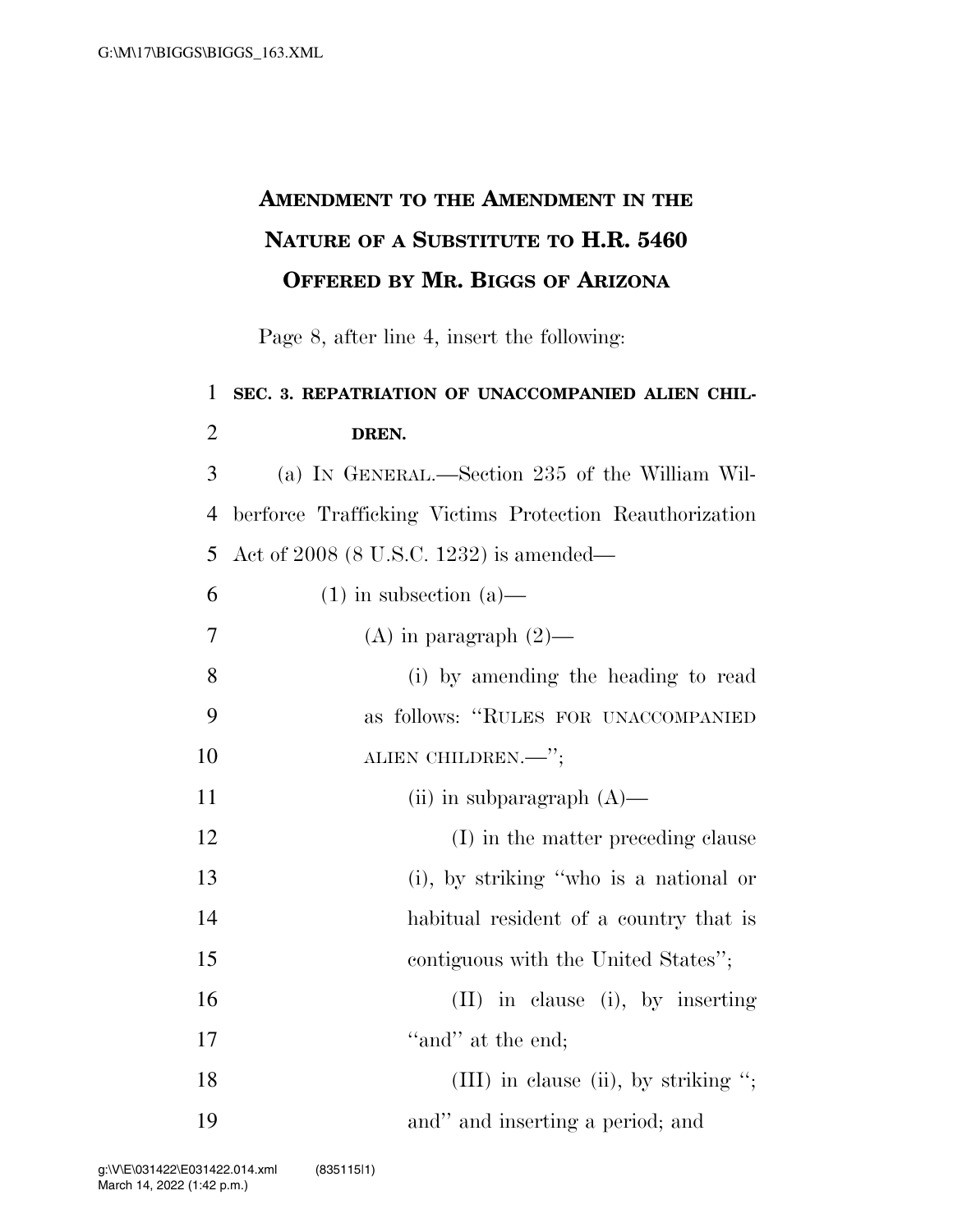| $\mathbf{1}$   | $(IV)$ by striking clause (iii);                       |
|----------------|--------------------------------------------------------|
| $\overline{2}$ | (iii) in subparagraph $(B)$ —                          |
| 3              | (I) in the matter preceding clause                     |
| $\overline{4}$ | (i), by striking $(8 \text{ U.S.C. } 1101 \text{ et})$ |
| 5              | seq.) may—" and inserting " $(8$                       |
| 6              | U.S.C. 1101 et seq.)—";                                |
| 7              | (II) in clause (i), by inserting be-                   |
| 8              | fore "permit such child to withdraw"                   |
| 9              | the following: "may"; and                              |
| 10             | (III) in clause (ii), by inserting                     |
| 11             | before "return such child" the fol-                    |
| 12             | lowing: "shall"; and                                   |
| 13             | $(iv)$ in subparagraph $(C)$ —                         |
| 14             | (I) by amending the heading to                         |
| 15             | read as follows: "AGREEMENTS WITH                      |
| 16             | FOREIGN COUNTRIES.—"; and                              |
| 17             | in the matter preceding<br>$(\Pi)^{\mathsf{T}}$        |
| 18             | clause (i), by striking "The Secretary                 |
| 19             | of State shall negotiate agreements                    |
| 20             | between the United States and coun-                    |
| 21             | tries contiguous to the United States"                 |
| 22             | and inserting "The Secretary of State                  |
| 23             | may negotiate agreements between the                   |
| 24             | United States and any foreign country                  |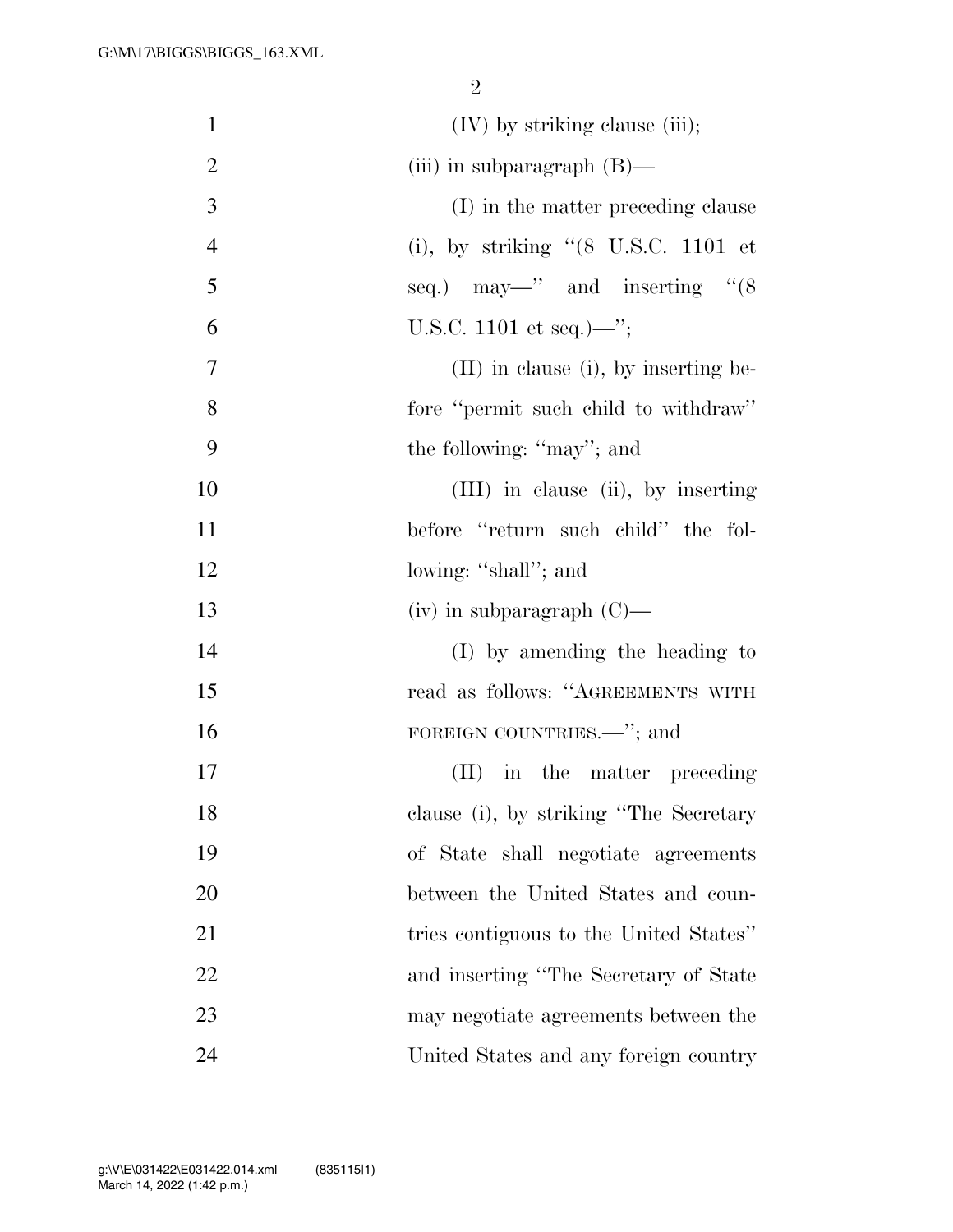| $\mathbf{1}$   | that the Secretary determines appro-                    |
|----------------|---------------------------------------------------------|
| $\overline{2}$ | priate";                                                |
| 3              | (B)<br>by redesignating paragraphs<br>(3)               |
| $\overline{4}$ | through $(5)$ as paragraphs $(4)$ through $(6)$ , re-   |
| 5              | spectively, and inserting after paragraph (2) the       |
| 6              | following:                                              |
| 7              | "(3) SPECIAL RULES FOR INTERVIEWING UNAC-               |
| 8              | COMPANIED ALIEN CHILDREN. An unaccompanied              |
| 9              | alien child shall be interviewed by an immigration      |
| 10             | officer with specialized training in interviewing child |
| 11             | trafficking victims."; and                              |
| 12             | $(C)$ in paragraph $(6)(D)$ (as so redesig-             |
| 13             | $nated)$ —                                              |
| 14             | (i) in the matter preceding clause (i),                 |
| 15             | by striking ", except for an unaccompanied              |
| 16             | alien child from a contiguous country sub-              |
| 17             | ject to exceptions under subsection $(a)(2)$ ,"         |
| 18             | and inserting "who does not meet the cri-               |
| 19             | teria listed in paragraph $(2)(A)$ "; and               |
| 20             | (ii) in clause (i), by inserting before                 |
| 21             | the semicolon at the end the following: ",              |
| 22             | which shall include a hearing before an im-             |
| 23             | migration judge not later than 14 days                  |
| 24             | after being screened under paragraph $(4)$ ";           |
| 25             | $(2)$ in subsection $(b)$ —                             |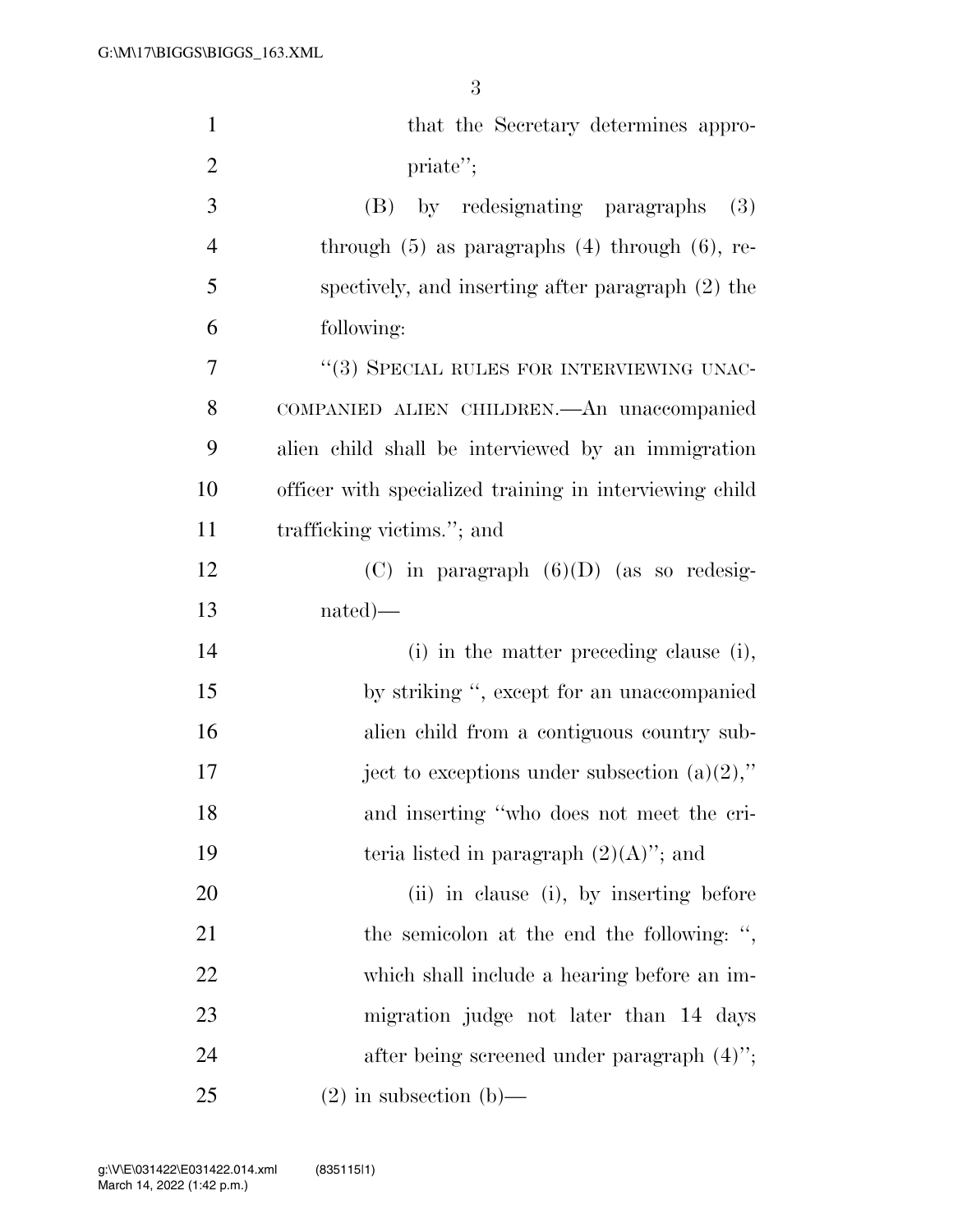| $\mathbf{1}$   | $(A)$ in paragraph $(2)$ —                           |
|----------------|------------------------------------------------------|
| $\overline{2}$ | (i) in subparagraph $(A)$ , by inserting             |
| 3              | before the semicolon the following: "be-             |
| $\overline{4}$ | lieved not to meet the criteria listed in sub-       |
| 5              | section $(a)(2)(A)$ "; and                           |
| 6              | (ii) in subparagraph $(B)$ , by inserting            |
| 7              | before the period the following: "and does"          |
| 8              | not meet the criteria listed in subsection           |
| 9              | $(a)(2)(A)$ "; and                                   |
| 10             | $(B)$ in paragraph $(3)$ , by striking "an un-       |
| 11             | accompanied alien child in custody shall" and        |
| 12             | all that follows, and inserting the following: "an   |
| 13             | unaccompanied alien child in custody—                |
| 14             | $\lq\lq$ in the case of a child who does not         |
| 15             | meet the criteria listed in subsection $(a)(2)(A)$ , |
| 16             | shall transfer the custody of such child to the      |
| 17             | Secretary of Health and Human Services not           |
| 18             | later than 30 days after determining that such       |
| 19             | child is an unaccompanied alien child who does       |
| 20             | not meet such criteria; or                           |
| 21             | $\lq\lq$ (B) in the case of child who meets the      |
| 22             | criteria listed in subsection $(a)(2)(A)$ , may      |
| 23             | transfer the custody of such child to the Sec-       |
| 24             | retary of Health and Human Services after de-        |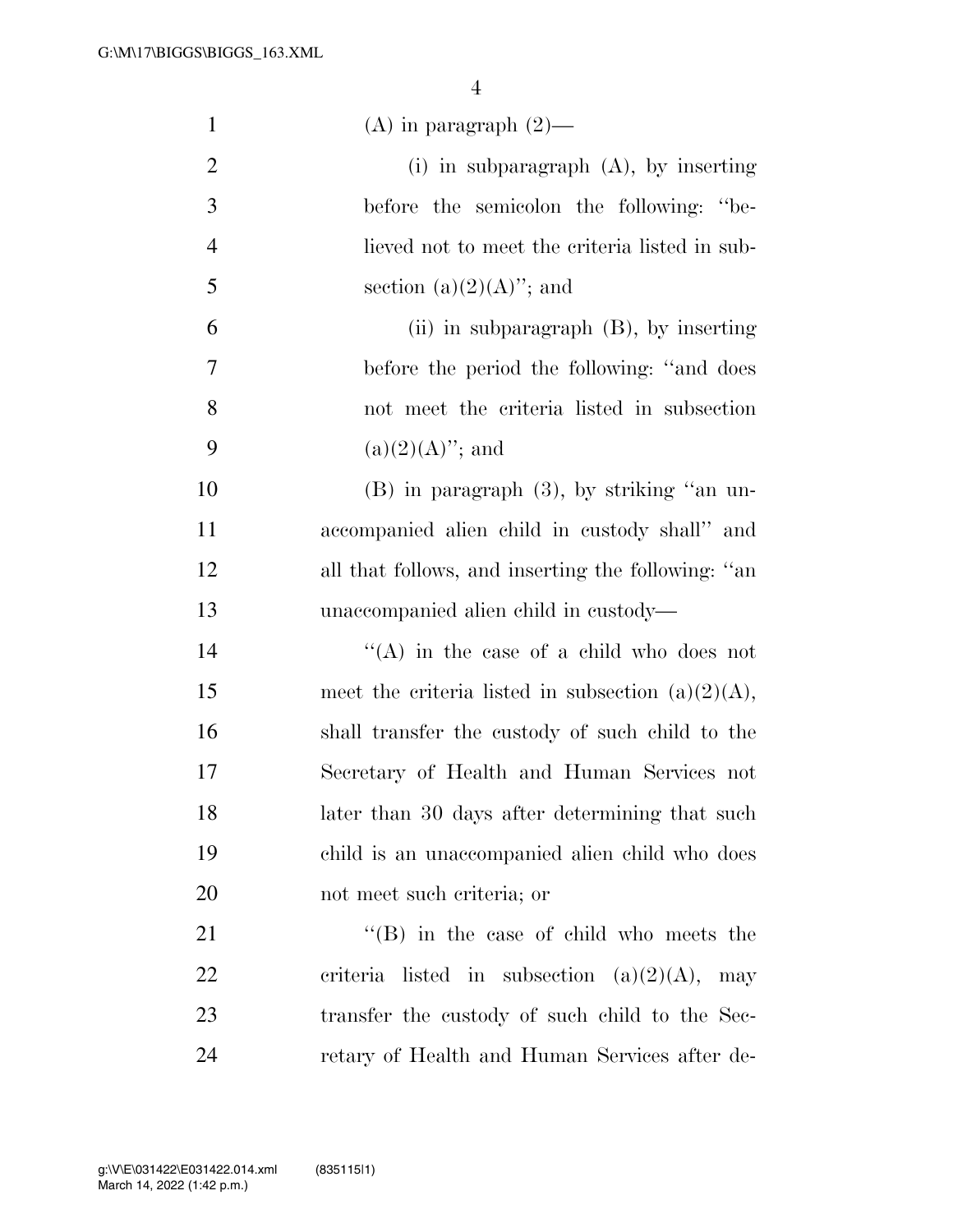| $\mathbf{1}$   | termining that such child is an unaccompanied  |
|----------------|------------------------------------------------|
| $\overline{2}$ | alien child who meets such criteria."; and     |
| 3              | $(3)$ in subsection $(e)$ —                    |
| $\overline{4}$ | $(A)$ in paragraph $(3)$ , by inserting at the |
| 5              | end the following:                             |
| 6              | "(D) INFORMATION ABOUT INDIVIDUALS             |
| 7              | WITH WHOM CHILDREN ARE PLACED.-                |
| 8              | "(i) INFORMATION TO BE PROVIDED                |
| 9              | TO HOMELAND SECURITY.--Before placing          |
| 10             | a child with an individual, the Secretary of   |
| 11             | Health and Human Services shall provide        |
| 12             | to the Secretary of Homeland Security, re-     |
| 13             | garding the individual with whom the child     |
| 14             | will be placed, the following information:     |
| 15             | $\lq\lq$ (I) The name of the individual.       |
| 16             | "(II) The social security number               |
| 17             | of the individual, if available.               |
| 18             | "(III) The date of birth of the in-            |
| 19             | dividual.                                      |
| 20             | $``(IV)$ The location of the individ-          |
| 21             | ual's residence where the child will be        |
| 22             | placed.                                        |
| 23             | $\lq\lq$ (V) The immigration status of         |
| 24             | the individual, if known.                      |